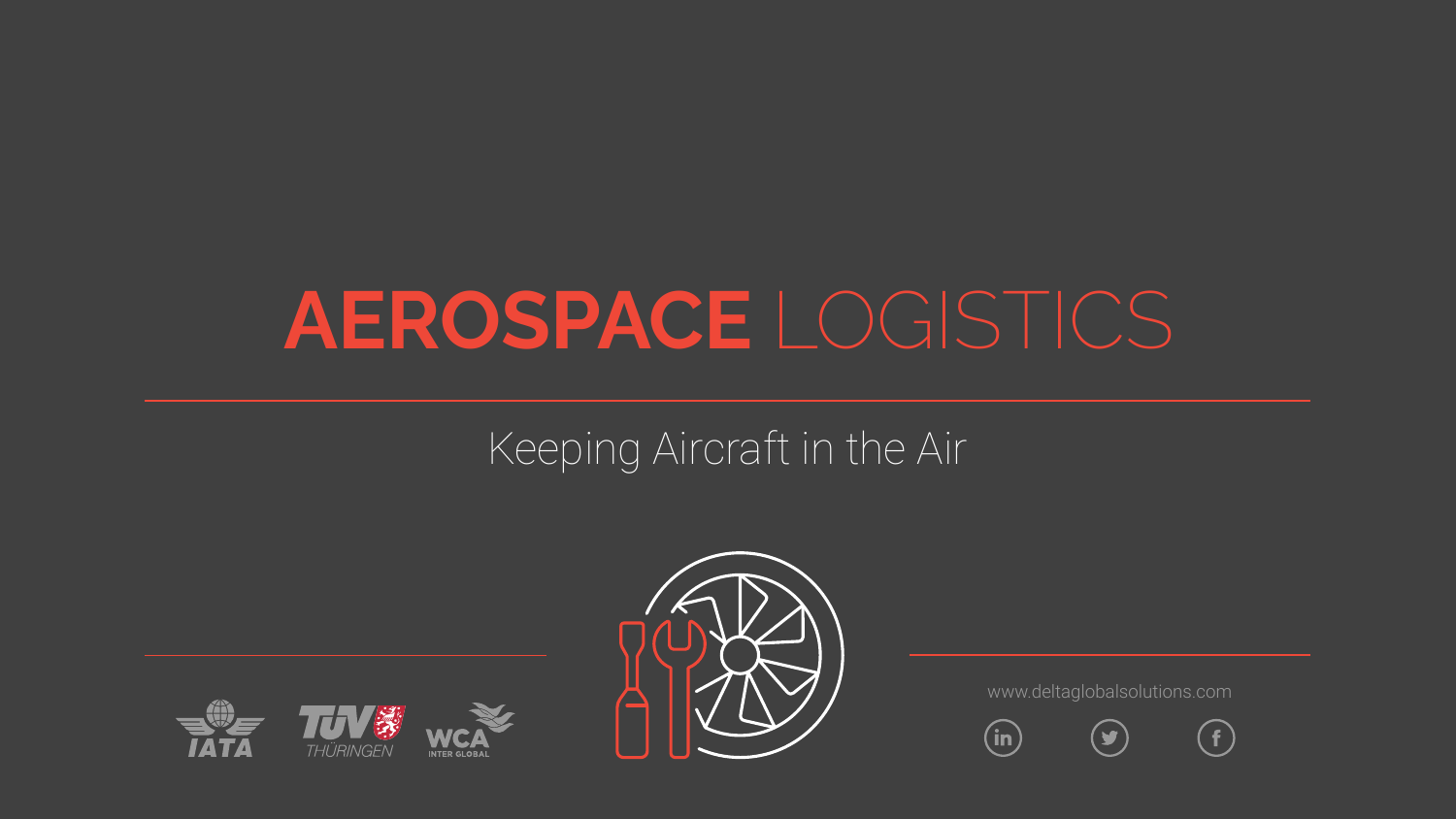**We use the services of Delta Global Solutions for movement of our aircraft engines and spare parts to/from sites in the US, UK and Singapore for regular maintenance and in AOG situations. They have demonstrated excellent problem-solving skills and an intricate technical knowledge required for safe and timely movement of aircraft parts around the globe, clearly establishing themselves as a top AOG forwarder in the market.**

First Deputy Chairman | Uzbekistan Airways

#### AEROSPACE LOGISTICS

We work with major air carriers, MRO companies and aerospace manufacturers in the movement of aircraft engines and spare parts to different parts of the globe. Our extensive experience and rigorous operational processes for handling aircraft parts have propelled us to the forefront of aerospace logistics. Our IATA-trained professionals are able to handle high-value, sensitive aircraft parts - be it a B787 engine, landing gear or anything in between.

#### AOG SUPPORT 24/7

As an aerospace-specializing forwarder, we play a crucial role in ensuring that airlines remain on top of their maintenance deadlines and there are no disruptions to passenger or cargo flight schedule. When an aircraft is grounded for any reason, we understand the clock is ticking and every hour means lost revenue for the carrier. Our AOG support team is on standby 24/7: we are able to deploy at short notice and do what is required of us to return aircraft back into service.